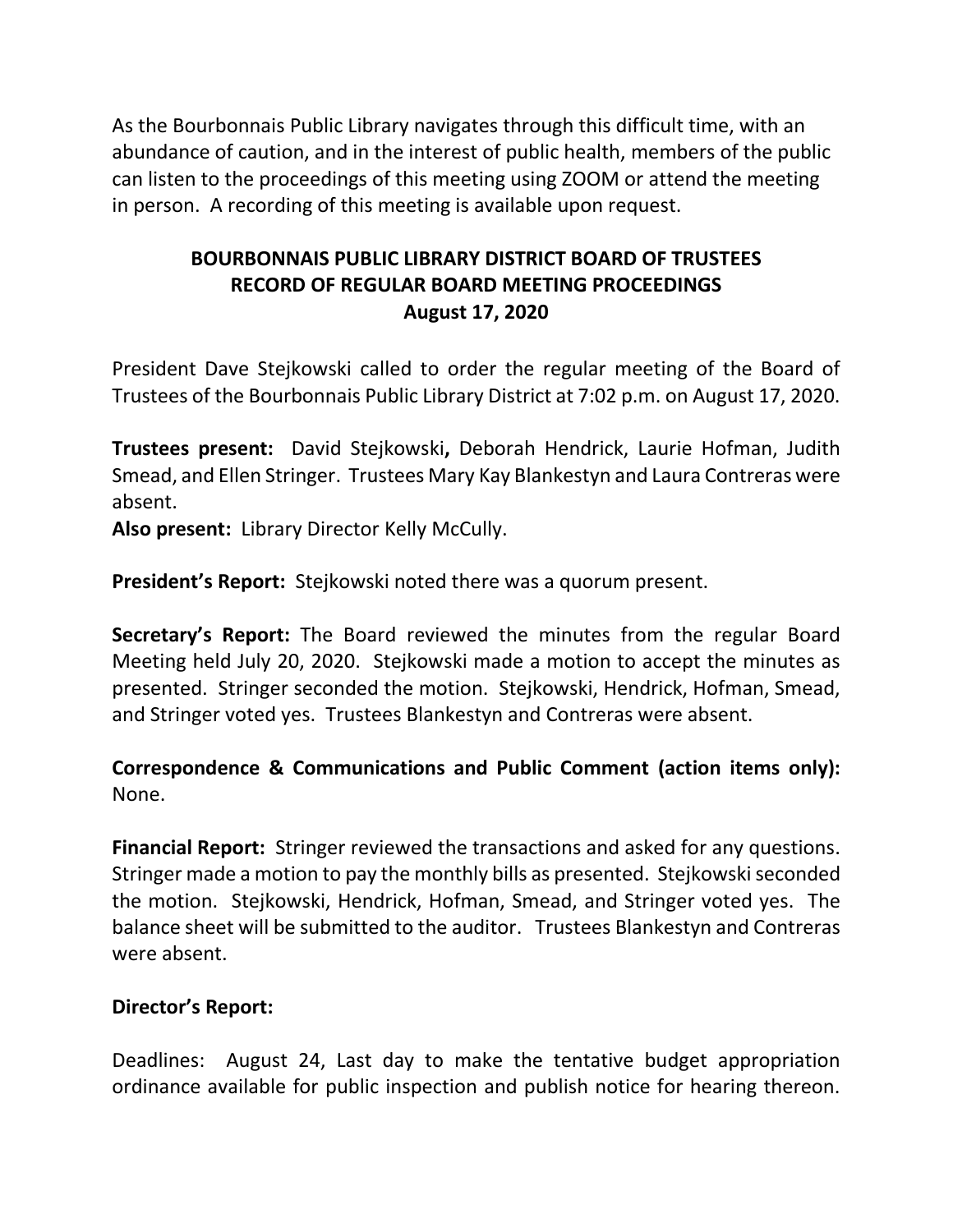September 1, Annual Report due to the Illinois State Library (Completed 8/14). September 22, Deadline for the Public Hearing and adoption of FY2020-21 Budget Appropriation Ordinance. September 28, Last day for audit of the records kept by the Board's secretary to be filed (Completed 8/13).

Marketing: There are currently 1,363 people on the library email list. The Library has 2,198 followers on Facebook and 645 followers on Instagram.

**Building and Grounds:** Garrett Maintenance finished the parking lot repair, seal coating, and striping on July 31.

Library Custodian, Bill Johnson, has completed several routine maintenance items around the Library including replacing outdoor spigots that were not functioning properly, the repair of an HVAC motor, and painting of the parking lot light posts. The library's water heater is 15 years old. One of the seals has started to fail, so Bill will be getting an estimate from Precision Piping for its replacement.

**Adult Services:** Adult Services will offer an in-person book club in September. The discussion will be held outdoors (weather permitting) in a socially distant environment. Virtual book club options will remain available.

BPL will be hosting virtual art showcase on the library's social media platforms starting August 24. Cassidy Steinke, Adult Services Supervisor, promoted this event with a fun Bob Ross style video painting some happy trees at the Perry Farm Park.

**Youth Services:** Youth Services Supervisor, Rory Parilac, has worked with representatives from the Bourbonnais Township Park District to create a Storywalk at the Perry Farm Trail. Participants will enjoy the fun, interactive Tiny T. Rex and the Impossible Hug dinosaur story as they explore the trails. A kickoff event will be held on Saturday, September 12, at 10 a.m. at the Exploration Station.

A fairy garden is under construction in the Youth Services Storytime Room. Once the garden is finished, it will be viewable through the Storytime Room windows. Families will be encouraged to interact with the display by taking home and decorating a rock to add to the garden. Stay tuned for updates on the completed project!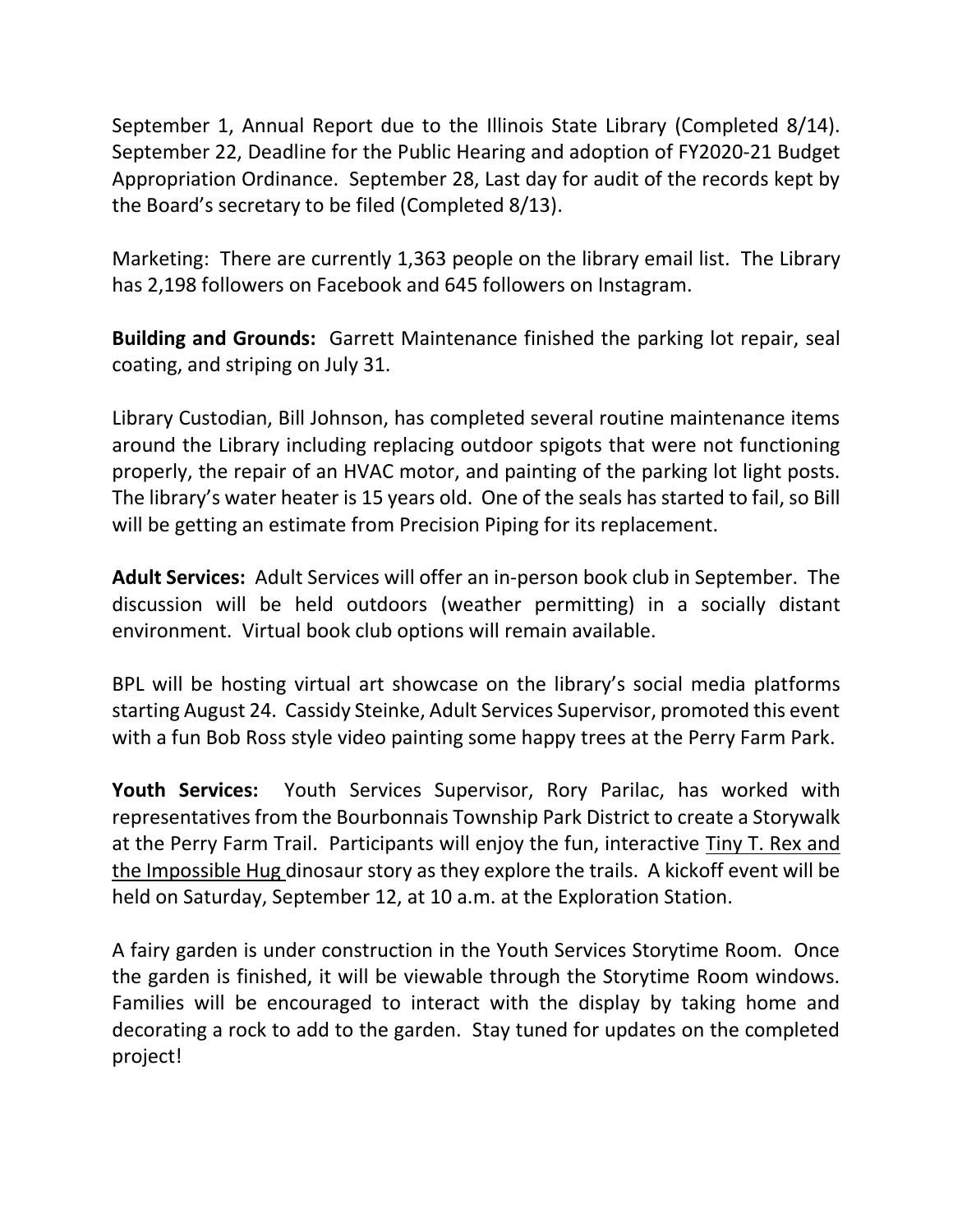Summer Reading Quest: The Summer Reading Quest officially ended on July 31. The library's first virtual summer reading program ended with 276 participants including children, teens, and adults. Participants logged 220,941 minutes of reading this summer! Youth reading prizes and teen/adult raffle prizes have been distributed. Our eight weekly prize raffles that highlighted local businesses were quite popular; they received 942 entries total.

**Circulation Services:** Due to the results of the REALM Project Phase 2 testing and update, the Library has extended the materials quarantine from three days to four after it was discovered that the COVID virus could potentially live on glossy materials (board books & magazines) for up to four days. McCully included a link so Board members could read additional information about the REALM Project.

**Technical Services:** 563 new items were added to the collection. 1,372 items were weeded from the Adult Fiction and Youth Services collections, A/V, and Nonfiction.

Tech Services Supervisor, Kris Weybright, continues to clean up spine labels and shift in nonfiction. This month she focused on a large weed of the biography section and Dewey areas 746.9 – 899.

Continuing Education: With the start of a new fiscal year, comes the restart of continuing education requirements for full-time and part-time staff members. Fulltime staff are required to complete twelve hours and part-time staff are required to complete six hours of continuing education per year. Some of the mandatory training that staff must complete each year are ALICE Active Shooter Training, Blood-borne Pathogens Training, and Sexual Harassment Training.

Director McCully will start a new semester of coursework towards her Master of Library & Information Studies degree through the University of Alabama distance learning program. Courses for the fall semester are Cultural Diversity Programming and Instructional Design & Development. McCully is on schedule to graduate at the end of the summer term in 2021.

#### **Committee Reports:**

**Personnel:** None. **Finance:** None.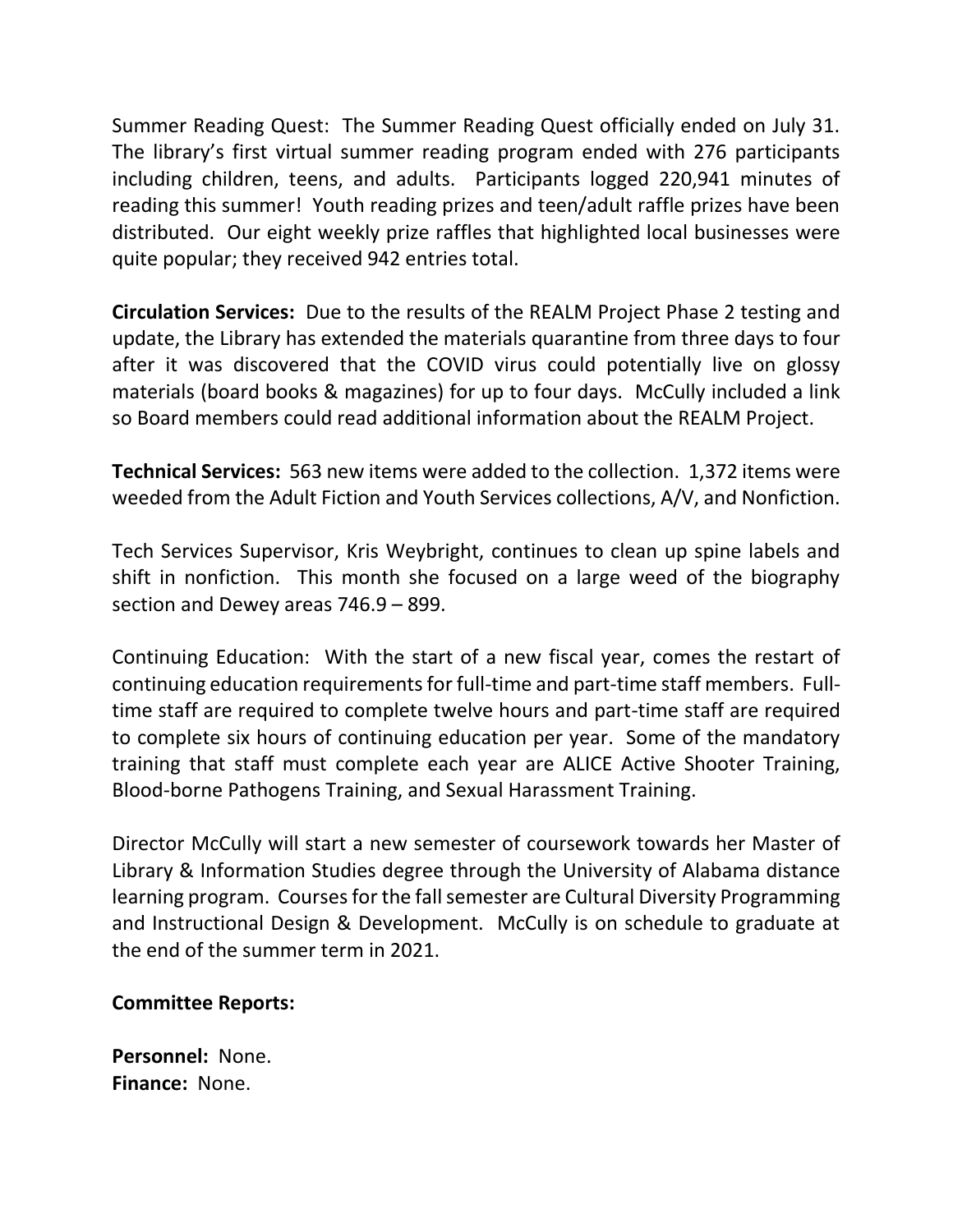**Policy:** None. **Building and Grounds:** None. **Long Range Planning:** None.

#### **Unfinished Business:**

Discuss Library Response to Illinois COVID-19: The Library continues to be in Phase 3 of the Reopening Plan. Curbside services are still available for those patrons that do not want to enter the Library. There continues to be no after school programming and children under the age of 14 visiting the Library must be accompanied by a parent or caregiver.

Library services and service dates will be advertised on the Bourbonnais Public Library website, social media platforms, on the digital sign, and sent to the library's newsletter email list.

Approve 2020-2021 Wage Scale: Hendrick made motion to approve the 2020-2021 Wage Scale. Smead seconded the motion. Stejkowski, Hendrick, Hofman, Smead, and Stringer voted yes. Trustees Blankestyn and Contreras were absent.

#### **New Business:**

Adopt Ordinance 20-04- *Budget & Appropriation Ordinance*: Stejkowski made a motion to adopt Ordinance 20-04- *Budget & Appropriation Ordinance* as presented and Stringer seconded the motion. Stejkowski, Hendrick, Hofman, Smead, and Stringer voted yes. Trustees Blankestyn and Contreras were absent.

Discuss retired technology sale: Director McCully led a discussion concerning computers that are being retired by the Library and reviewed Policy 01-07- *Disposal of Surplus Library Materials.* McCully recommended offering the used computers to staff members for a reasonable fee. Board members agreed with this recommendation.

Discuss Study/Cardinal Room guidelines for tutors and tutoring services: McCully discussed Phase 3 & Phase 4 Tutoring Guidelines. The guidelines, which are based on the Bourbonnais Public Library Reopening Plan, are for use by tutors, students, and parents. Trustee Hofman suggested adding that the parent or caregiver of a